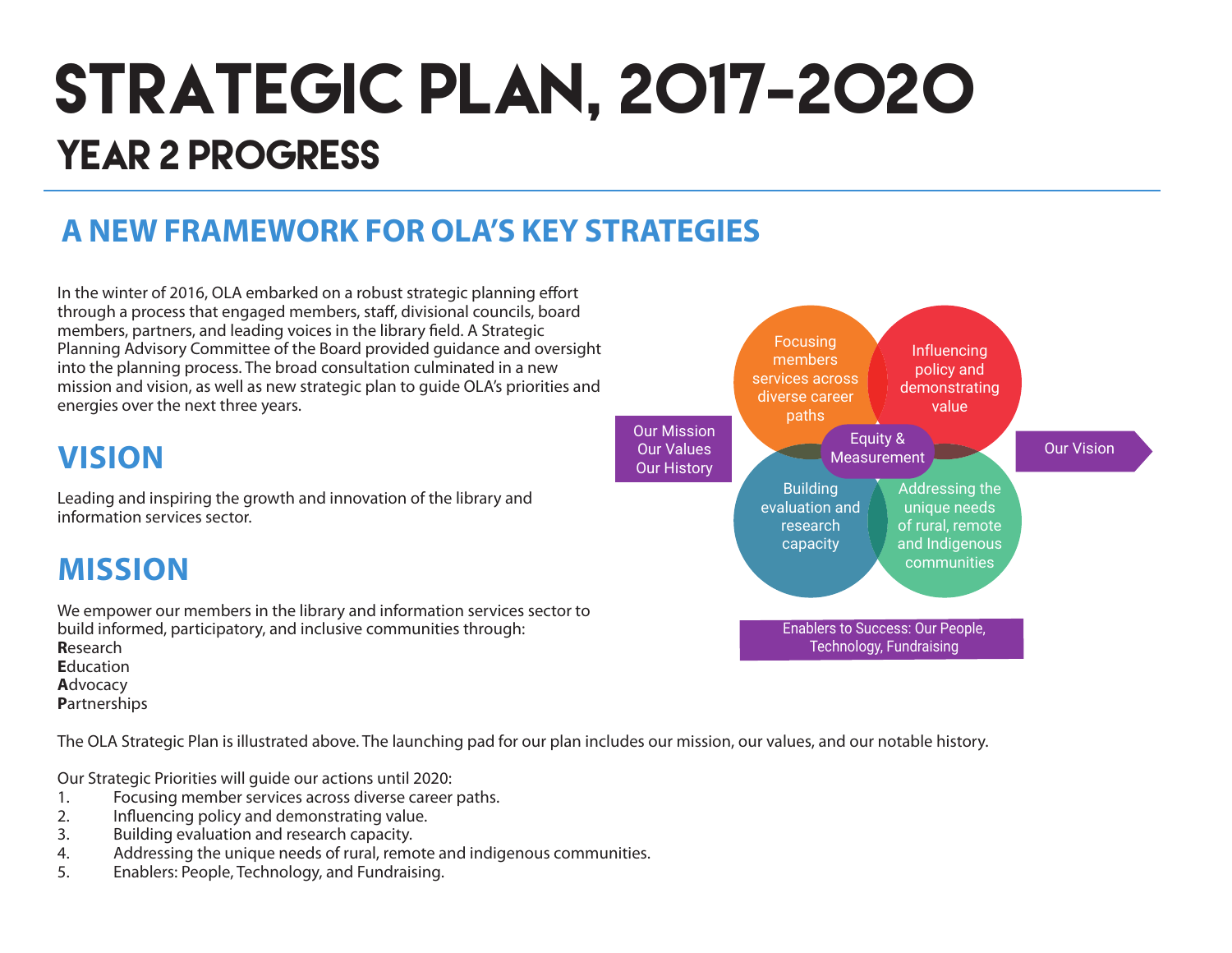# **STRATEGIC PRIORITY 1: FOCUSING MEMBER SERVICES ACROSS DIVERSE CAREER PATHS**

#### **GOALS**

Engage with library and information<br>specialists who work outside of tradit<br>libraries. specialists who work outside of traditional Engage with library and information<br>specialists who work outside of traditional and information sector and early care<br>libraries.<br>members.



and information sector and early career<br>members

Engage with those new to the library<br>and information sector and early career<br>members.<br> $\bigcup_{\text{commuities of practice.}}$ <br>Communites of practice. and develop improved platforms to support communites of practice.

#### **OVERALL COMPLETED: 56%**

#### **WHAT WILL SUCCESS LOOK LIKE IN THREE YEARS?**

- **• Our membership reflects the broad range of environments in which library and information specialists are employed.**
- **• Early and new career members are well supported through our career and educational programs.**
- **• Members are able to access more leadership and management programming through OLA and partner organization.**
- **Vibrant and successful communites of practice stimulate rapid diffusion of innovation and best practices.**

### **STRATEGIC PRIORITY 2 : INFLUENCING POLICY AND DEMONSTRATING VALUE**

#### **GOALS**

**1Grow and focus OLA's advocacy and<br>
government relations strategy on target<br>
goals and define measures for assessing<br>
progress and success** government relations strategy on targeted progress and success.



Grow and inspire a network of library<br>advocates at local and provincial levels.



Grow and inspire a network of library<br>advocates at local and provincial levels.<br>**3Expand the development and sharing of**<br>member use at the local community leve advocacy resources, tools, and strategies for member use at the local community level.



 $\mathbf{0}$  %

#### **OVERALL COMPLETED: 100%**

#### **WHAT WILL SUCCESS LOOK LIKE IN THREE YEARS?**

- **• We have specific goals and measures for advocacy work that meets the needs of our members.**
- **• We work collaboratively with multiple partners and share the advocacy agenda.**
- We have a broad network of library advocates who are actively engaged in building and implementing our advocacy initiatives.
- **• Our members have access to a range of content to support their local advocacy work.**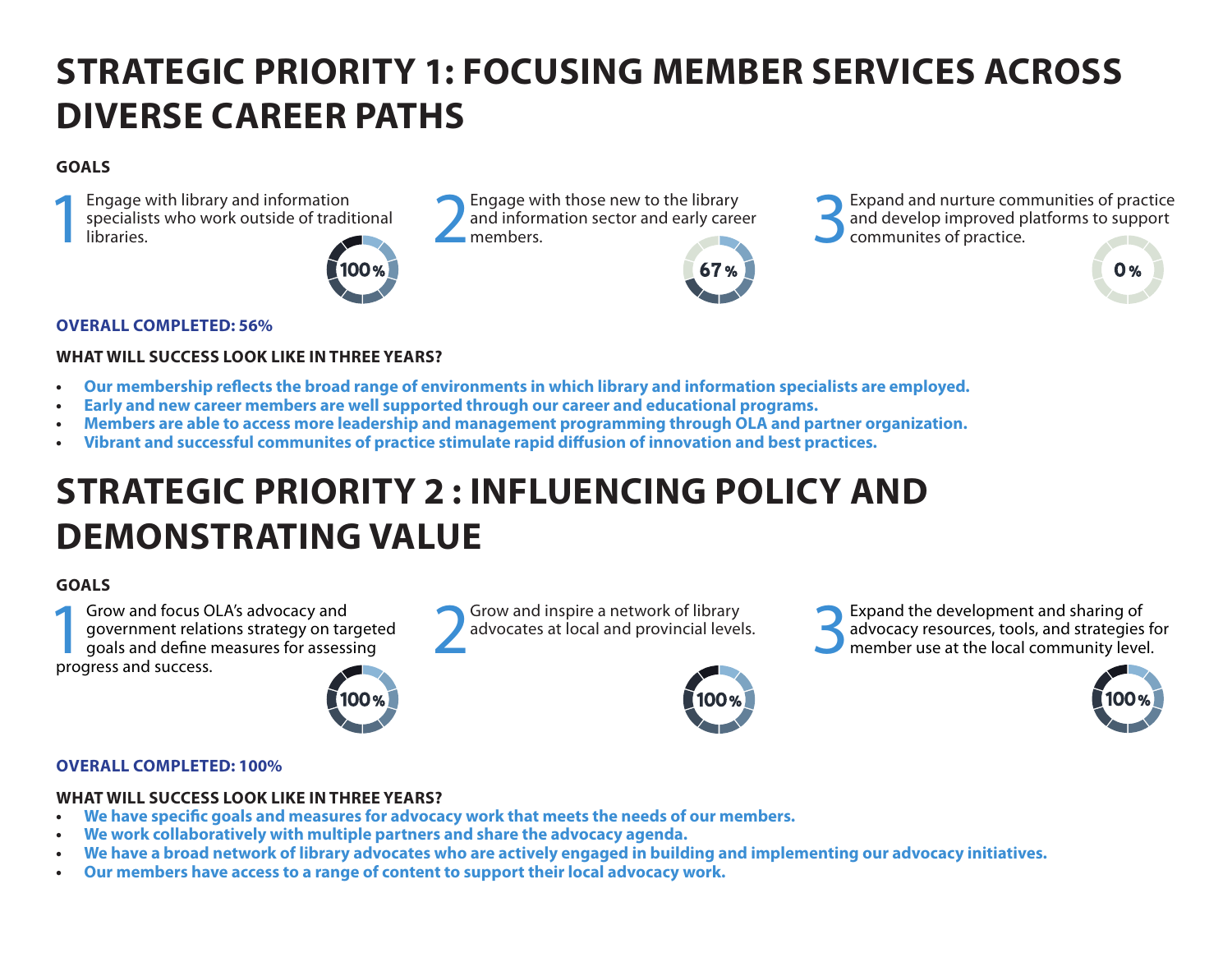# **STRATEGIC PRIORITY 3: BUILDING EVALUATION AND RESEARCH CAPACITY**

#### **GOALS**

Develop an evaluation and research strategy<br>that supports best practices and assesses the<br>value of libraries. that supports best practices and assesses the Develop an evaluation and research strategy<br>that supports best practices and assesses the value of libraries. Build member capacity in areas of **1986** Integrate evaluation and research across all measurement and performance evaluation. of OLA services. **OVERALL COMPLETED: 100%**

#### **WHAT WILL SUCCESS LOOK LIKE IN THREE YEARS?**

- **• We have a solid strategy created by our members that includes identifying research priorities annually, meeting intended outcomes, securing research resources and partners, and effectively disseminating research reports.**
- **• Our education and training initiatives in areas of measurement and evaluation are well subscribed.**
- **OLA has integrated evaluation and research across many of its programs and members services.**

### **STRATEGIC PRIORITY 4 : ADDRESSING THE UNIQUE NEEDS OF RURAL, REMOTE AND INDIGENOUS COMMUNITIES**

#### **GOALS**

Identify the needs and requirements of rural, northern, and remote communities.

Identify the needs and requirements of rural,<br>
northern, and remote communities.<br> **EXECUTES TO DEALLY A PERIMEDIATE PARTLE PARTLE PARTLE PARTLE PARTLE PARTLE PARTLE PARTLE PARTLE PARTLE PARTLE PARTLE PARTLE PARTLE PARTLE P** other organizations and associations to minimize duplication of effort and maximize resources to these communities.

Solution of the set of and service access for libraries of all type in smaller, rural, or remote communities and service access for libraries of all types in smaller, rural, or remote communities, including Ontario's Indigenous communities.





#### **OVERALL COMPLETED: 92%**

#### **WHAT WILL SUCCESS LOOK LIKE IN THREE YEARS?**

- **• A rural, remote, and Indigenous communities plan is created and deployed.**
- Libraries of all types (public, school, academic, health, special) in small, rural or remote communities have access to services tailored to their **unique communities.**
- **• More members from small, rural, and remote communities access educational programs, volunteer and engage in workshops and committees.**